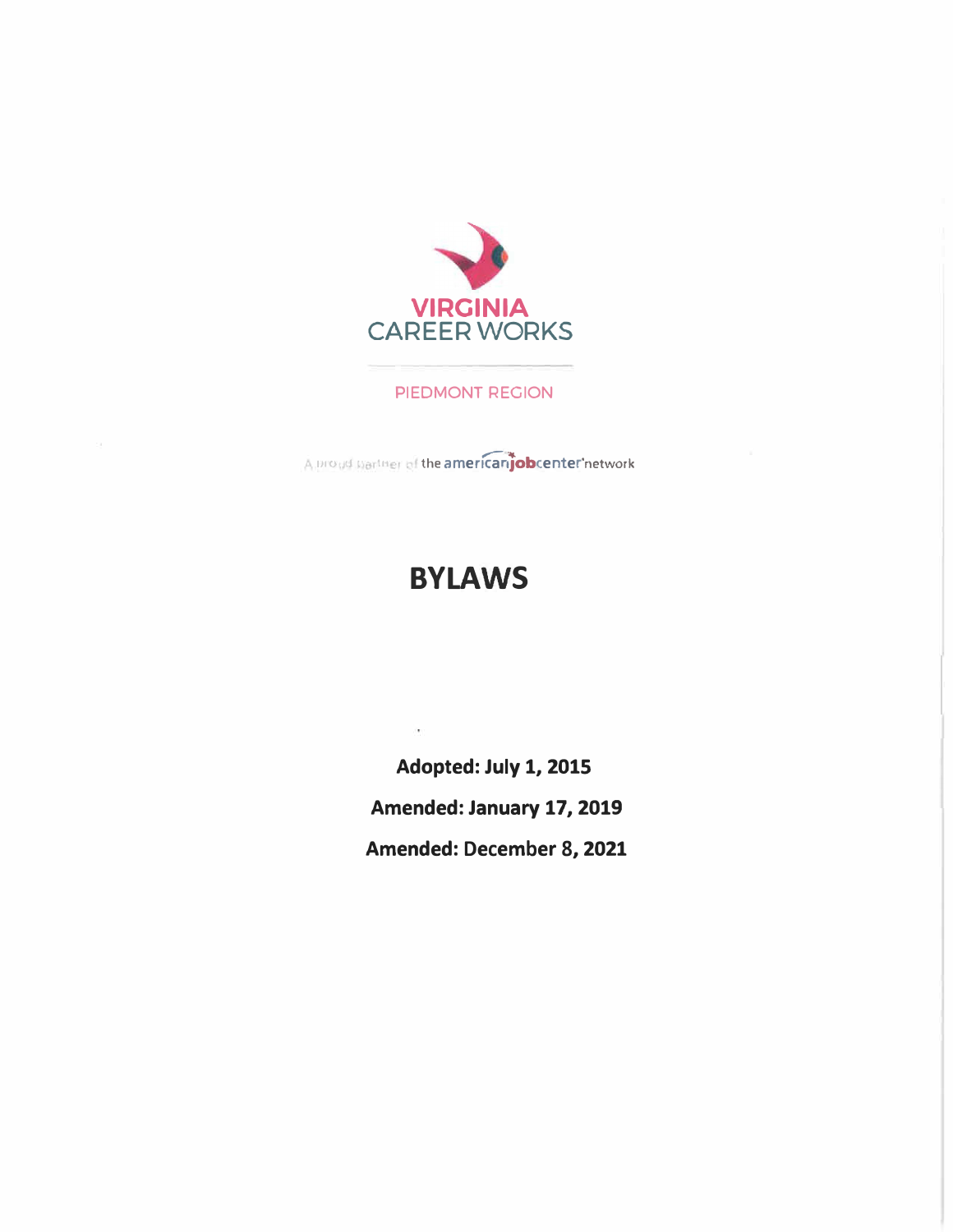| <b>ARTICLE/SECTION</b>                                         | <b>PAGE</b> |
|----------------------------------------------------------------|-------------|
| <b>ARTICLE I - NAME, MISSION AND AUTHORITY</b>                 | 3           |
| <b>ARTICLE II - SERVICE AREA</b>                               | 3           |
| <b>ARTICLE III - MEMBERSHIP</b>                                | 3           |
| Section 1 - Appointment of Members                             |             |
| Section 2 - Composition                                        |             |
| Section 3 - Term of Office                                     |             |
| Section 4 - Removal and/or Resignation                         |             |
| Section 5 - Compensation                                       |             |
| <b>ARTICLE IV - VOTING RIGHTS</b>                              | 3           |
| Section 1 - Voting                                             |             |
| Section 2 - Majority                                           |             |
| Section 3 - Quorum                                             |             |
| Section 4 - Voting Prohibitions                                |             |
| <b>ARTICLE V - OFFICERS</b>                                    | 4           |
| Section 1 - Officers                                           |             |
| Section 2 - Election Term                                      |             |
| Section 3 - Removal of Officers                                |             |
| Section 4 - Duties of the Chair                                |             |
| Section 5 - Duties of the Vice-Chair                           |             |
| Section 6 – Duties of Board Staff                              |             |
| <b>ARTICLE VI - COMMITTEES</b>                                 | 5           |
| Section 1 - Creation of Committees                             |             |
| Section 2 - Standing Committees                                |             |
| Section 2 – Business and Education Outreach Committee          |             |
| Section 2- WIOA Committee                                      |             |
| Section 2- Strategic Planning Committee                        |             |
| <b>Section 3 - Executive Committee</b>                         |             |
| <b>ARTICLE VII - MEETINGS</b>                                  |             |
|                                                                | 5           |
| Section 1 - Regular Meetings                                   |             |
| Section 2 - Special Meetings                                   |             |
| Section 3 - Notice of Meetings                                 |             |
| Section 4 - Meetings Open to the Public                        |             |
| Section 5 - Executive Session                                  |             |
| Section 5 - Compliance with Sunshine Laws                      |             |
| <b>ARTICLE VIII - CONFLICT OF INTEREST AND CONFIDENTIALITY</b> | 6           |
| <b>ARTICLE VIV - MISCELLANEOUS PROVISIONS</b>                  | 7           |
| Section 1 - Seal                                               |             |
| Section 2 - Program Year                                       |             |
| <b>Section 3 - Amendments</b>                                  |             |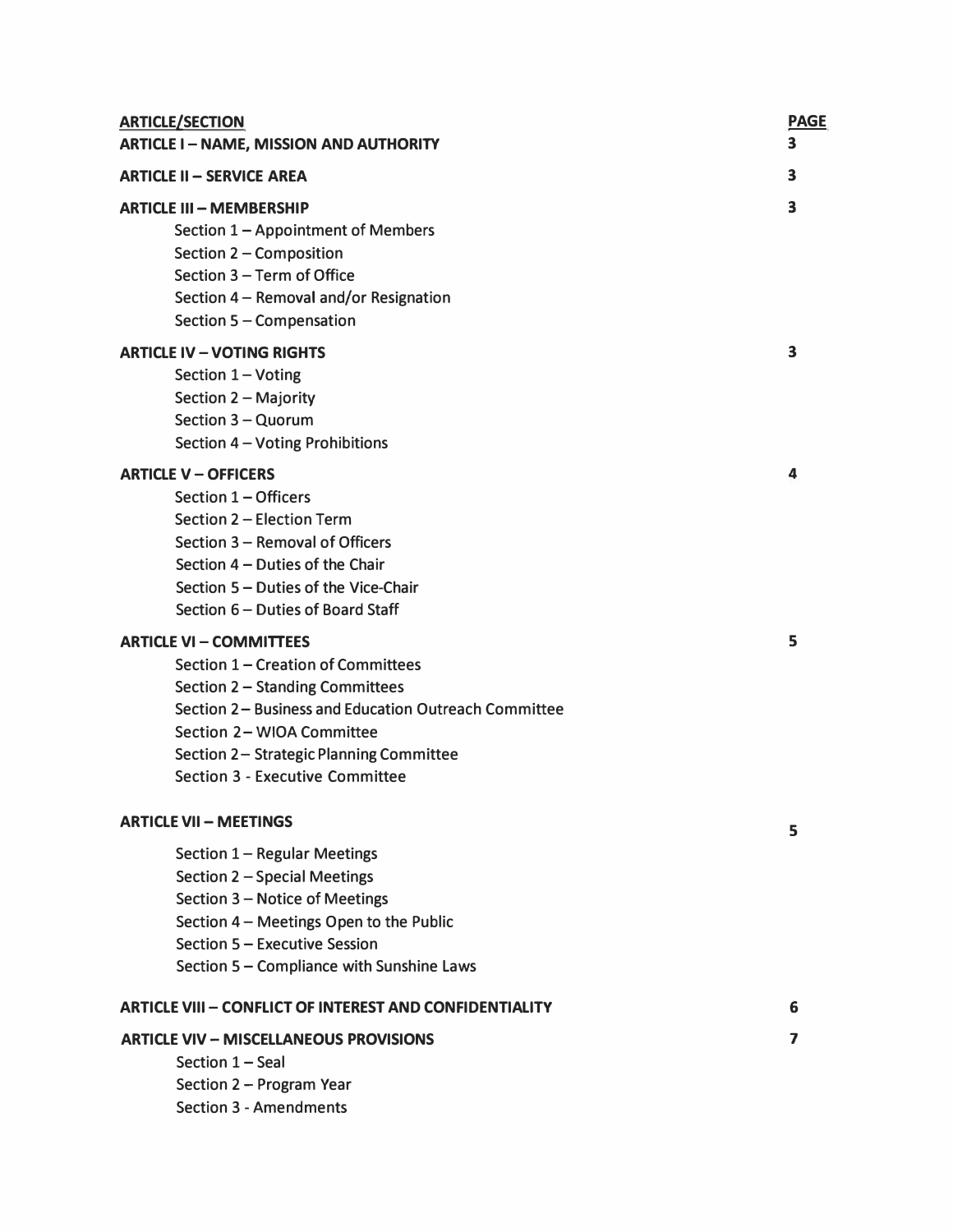# **ARTICLE I NAME. MISSION AND AUTHORITY**

These bylaws are established by the Virginia Career Works-Piedmont Region (VCW-Piedmont) Board, hereinafter referred to in these bylaws as the Board. The mission of the Board is to be a proactive partner with employers and economic development leaders in order to provide a qualified workforce that meets current and future job demand. The Board and its authority to operate shall conform to the provisions of Public Law 113-128, Workforce Innovation and Opportunity Act (WIOA) of 2014, and to all federal and state guidelines for the Act. It shall also conform to any grant requirements for any other funding source. The Board is authorized to hire and/or contract with persons to provide administrative and/or technical support.

# **ARTICLE II SERVICE AREA**

The Board shall serve Local Workforce Development Area 6 (LWDA 6) as defined in the Virginia Career Works - Piedmont Region's Chief Local Elected Officials Agreement.

# **ARTICLE Ill MEMBERSHIP**

# Section 1 – Appointment of Members

The Consortium of Chief Local Elected Officials for LWDA6, also known as the Virginia Career Works -Piedmont Region Council, hereinafter referred to as the "Council", shall appoint the Board in accordance with WIOA law and Virginia Board of Workforce Development Policy 200-02. A vacancy may occur by removal or by resignation. The Council must fill vacancies within 90 days. Appointments to fill vacancies shall be carried out in the same manner as an original appointment.

# Section 2 - Composition

The Board composition shall be in accordance with WIOA, Section 107, Virginia Board of Workforce Development Policy 200-02 and will be detailed in the VCW - Piedmont Policy titled "Workforce Development Board Composition".

# Section 3 - Term of Office

All VCW -Piedmont Board members will have three (3) year terms, with the exception of Economic Development and Community Based Organization representatives, which will have one (1) year terms.

# Section 4 - Removal and/or Resignation

Any Board Member may be removed after missing more than three consecutive meetings or for a violation of the conflict of interest provision set forth in these Bylaws. Removal would occur after contact with the Board Member and notification in writing by the Council. Removal of Board Members is the responsibility of the Council. Members desiring to resign should remain on the Board until a replacement has been appointed.

# Section 5 - Compensation

No Board or Council Member shall receive compensation for services provided in that capacity.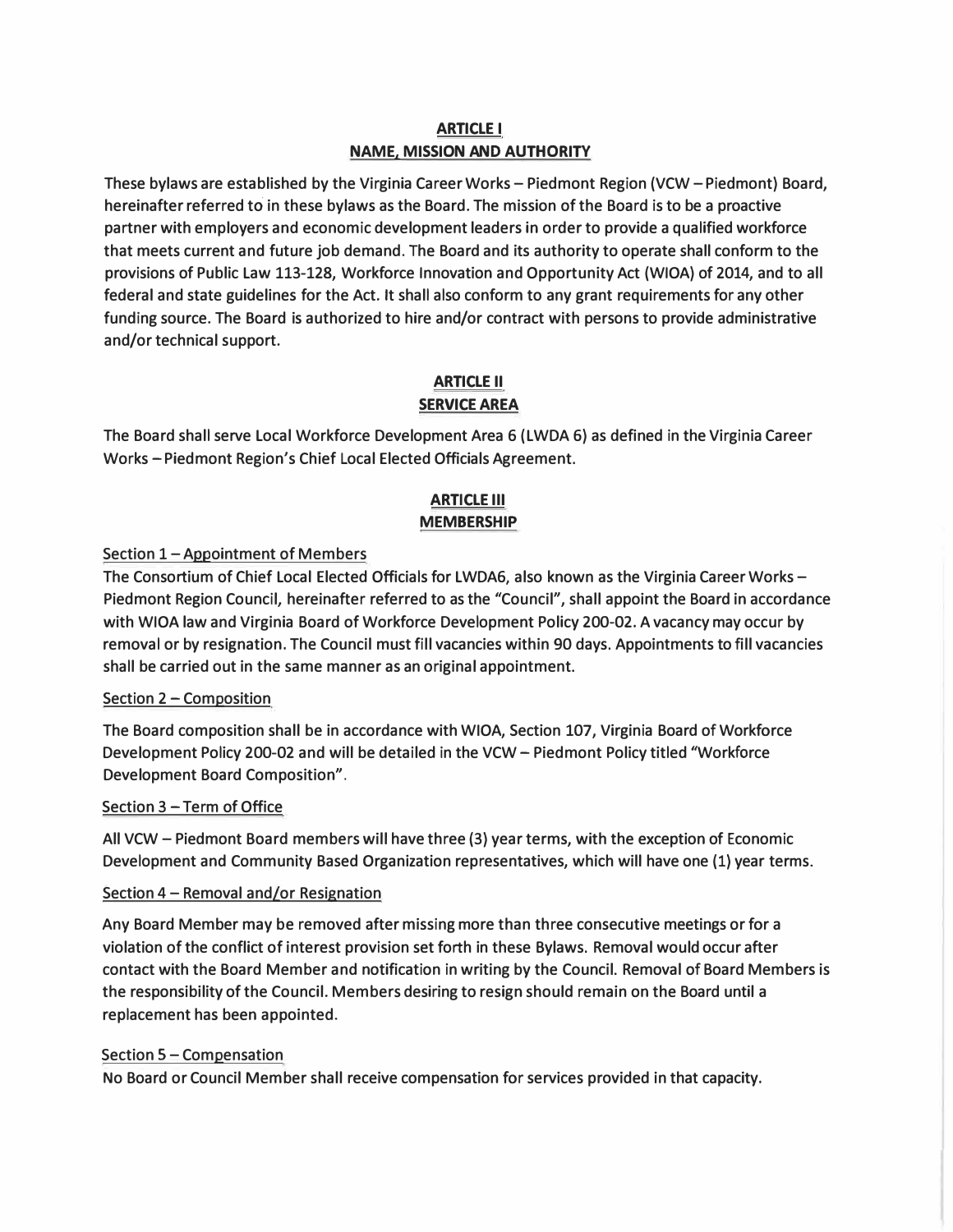# **ARTICLE IV VOTING RIGHTS**

#### Section  $1 -$  Voting

Each Member of the Board shall have one equal vote in all matters before the Board. Robert's Rules of Order shall guide the Board in all proceedings, except as otherwise provided for in these Bylaws.

#### Section  $2 -$  Majority

Unless indicated otherwise in these bylaws, all actions of the Board shall be approved by a simple majority vote of the member present and voting.

#### Section 3 - Quorum

A quorum for a meeting, as required under §2.2-2472(J) of the Code of Virginia, shall consist of a majority of both the private sector and public sector members.

#### Section 4 - Voting Prohibitions

A member of the Board who has a personal interest in a proposal or contract that is presented to the Board is not in violation of the Act if, in negotiating for the proposal/contract, the member does not participate in any way as a Board member and this action is set forth as a matter of public record. No member of the Board shall cast a vote on the provision of services by that member (or any organization for which that member directly represents) or vote on any matter which would provide direct or indirect financial benefit to that member. A Board member who is associated with an entity that has submitted a RFP for a contract must abstain from the discussion process as well as the voting process when that entity is presented to the Board. Willful violation of conflict of interest standards may be cause for removal from Board membership. (See Article VIII on Conflict of Interest and Confidentiality.)

# Section  $5 -$  Alternates

If a member of the Board cannot attend a scheduled meeting of the Workforce Development Board, the member may designate an alternate from his/her organization to attend in his/her place. If the Board member wishes to designate an alternate, the member shall email the Director of the Virginia Career Works - Piedmont Region, noting the designated alternate and the ability for the designated alternate to vote on behalf of the Board member.

#### **ARTICLE V OFFICERS**

# Section 1 - Officers

The Board shall elect a Chair, or Co-Chairs, and a Vice-Chair and any other such officers as are deemed necessary. The Chair(s) and Vice-Chair shall be Business Representatives and shall together represent both Planning District areas.

# Section 2 - Election Term.

Officers shall be elected at the last regular meeting of the Program Year for a term of one year to begin July 1<sup>st</sup> and end June 30<sup>th</sup>. Officers may be elected for subsequent years. No officer shall serve more than four (4) consecutive terms.

# Section 3 - Removal of Officers

An officer may be removed by a majority action of the Board.

Section 4 - Duties of the Chair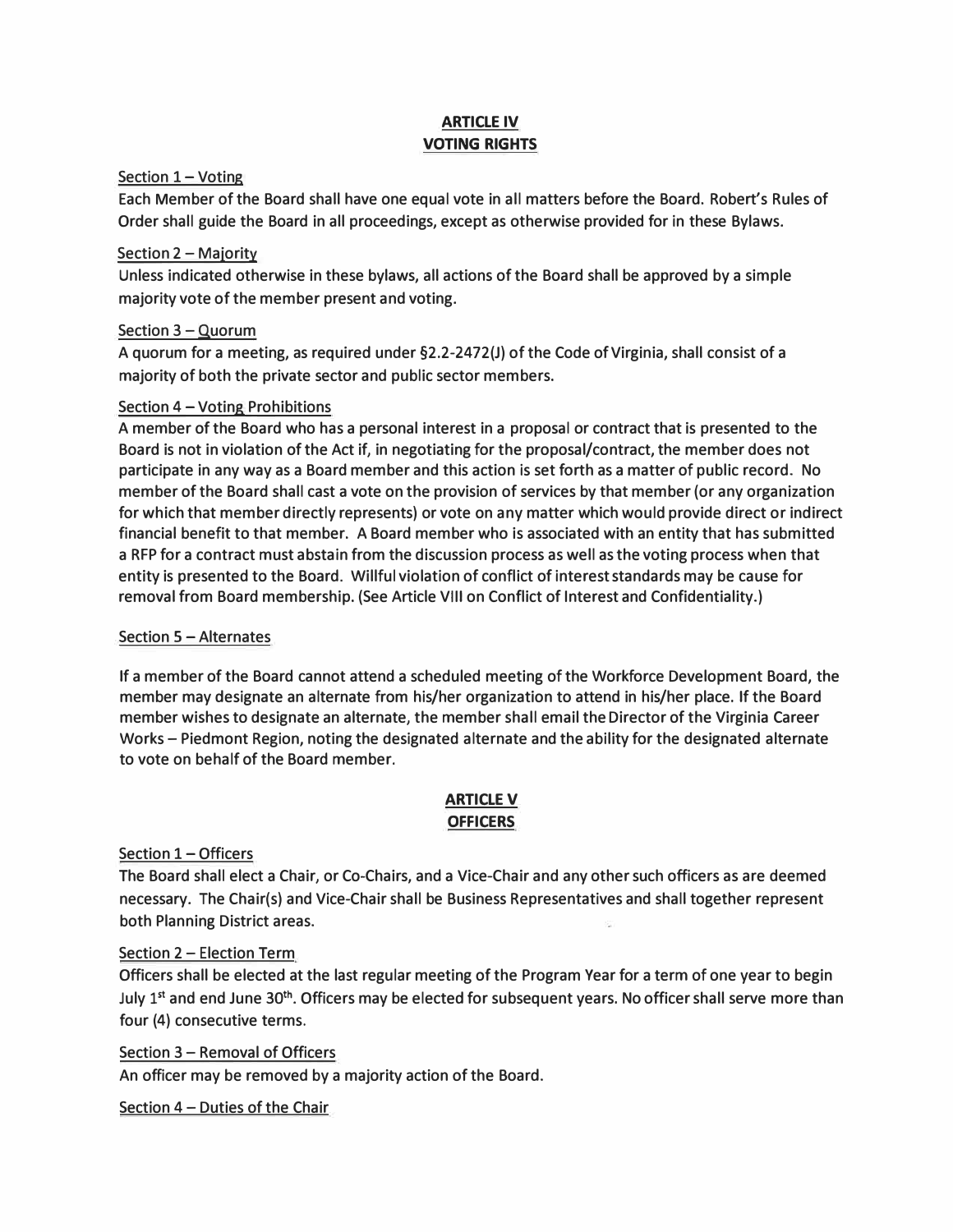**The Chair(s) shall conduct the meetings of the Board, work with VCW - Piedmont Staff to create the agenda, appoint members to the committees, represent the Board or designate other members or staff to represent the Board at public functions and be the spokesperson for the Board. The Chair(s) may authorize the expenditure of up to \$5,000 without prior approval of the Board. In all such cases, the Chair will request approval by the Board of this expenditure at its next scheduled meeting.** 

#### **Section 5 - Duties of the Vice-Chair**

**The Vice-Chair shall perform all functions of the Chair(s) in the absence of the Chair(s).** 

#### **Section 5 - Duties of Board Staff**

**The Board Staff shall send out meeting notices and keep the official records of the Board including the minutes, agendas, financial statements, manage the finance of the Board, contracts, plans, and other such documents as pertain to the business of the Board.** 

#### **ARTICLE VI COMMITTEES**

#### **Section 1- Creation of Committees**

**The Board may create one or more programmatic committees, in addition to the Executive Committee, and appoint Members to serve on such committees. The creation of a committee and appointment of Members to it shall be approve by the Board when the action is taken. Committee members may include non-Board members with expertise in areas that would assist the Committee and the Board in their decision-making. All Committees must be chaired by an appointed Board Member. The Board Chair shall appoint all standing Committee chairs.** 

#### **Section 2 - Standing Committees**

**The following Programmatic Committees will be in place for the VCW- Piedmont Board:** 

- **• Executive Committee**
- **• Business and Education Outreach Committee**
- **• WIOA Committee**
- **Strategic Planning Committee**

**The authority of the Committees shall be outlined in an official charge. At no time, unless otherwise noted, may a Committee act on behalf of the Board without consent of a quorum of the Board. Committees may schedule their meetings without notice to the full Board. Committees shall keep minutes of the meetings and submit them to the Board.** 

#### **Section 3 - Executive Committee**

**The Executive Committee, appointed by the Board, will consist of the following:** 

- **• The Chair or Co-Chairs of the VCW- Piedmont Board**
- **• The Vice-Chair of the VCW- Piedmont Board**
- **• The Past Chair of the VCW- Piedmont Board**
- **• All Standing Committee Chairs**
- **• One At-Large Representative on the Board**
- **• The Chair and Vice-Chair of the VCW - Piedmont Council**

**The Executive Committee will be responsible for handling the business of the Board between meetings of the entire Board and is the only committee that may take formal actions on behalf of the full Board. These actions could include, but are not limited to the following:**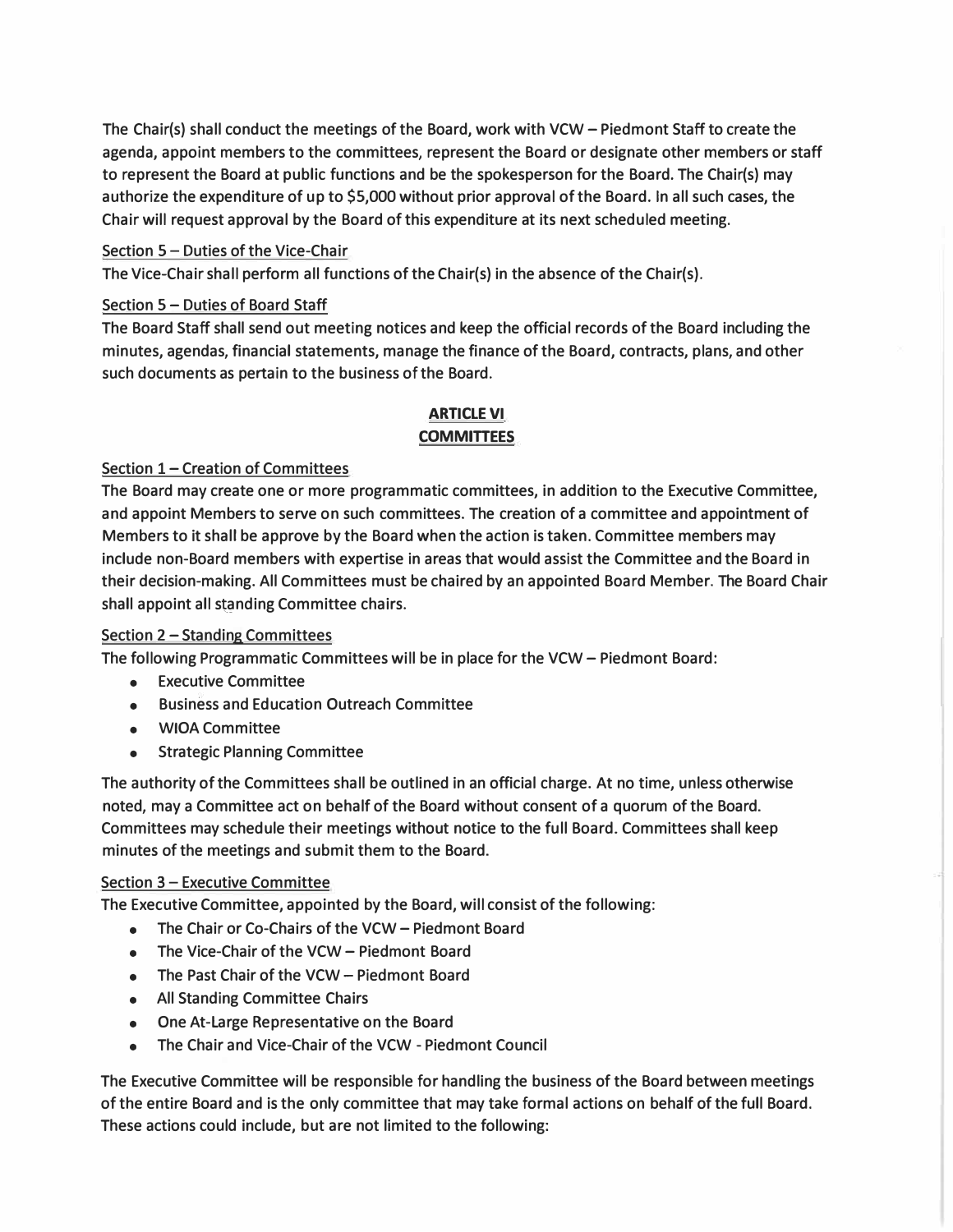- **• Approval of financial reports including annual budgets, transfer of funds requests, budget modifications and budget vs. actual expenditures**
- **• Approval of committee reports**
- **• Approval of programmatic reports**

**The VCW - Piedmont Council will also need to review and approve any financial report provided to the Executive Committee. Items approved by the Executive Committee will be reported to the Board at the next quarterly meeting and the corresponding documentation or reports will be made available in an on line format. Any Board member can request to review an item approved by the Executive Committee at the next quarterly Board meeting in detail.** 

#### **Section 4 - Quorum**

**Thirty percent (30%) of the number of current committee members shall constitute a quorum.** 

# **ARTICLE VII MEETINGS**

#### **Section 1- Regular Meetings**

**Regular meetings will be held at least quarterly at a place within the region. The Board may adopt a schedule of additional meetings that shall be considered regular meetings for purposes such as developing a plan, preparing the budget, or other such purposes as required.** 

#### **Section 2 - Special Meetings**

**Special meetings may be called by the Chair(s) or the Executive Committee for any purpose.** 

# **Section 3 - Notice of Meetings**

**Written notice, including a tentative agenda, will be transmitted to the Board and posted on the VCW - Piedmont website (www.vcwpiedmont.com) no less than five (5) business days prior to the regularly scheduled meeting. Members of the Board shall be provided written notice of special meetings a minimum of 48 hours in advance of the special meeting. Such notice shall include a description of the matter(s) for which the special meeting is called. Only business specified in the special meeting notice may be considered. Public notice of the date, time, and place of the Board Meetings shall be provided as required by law.** 

# **Section 4 - Meetings Open to the Public**

**All meetings of the Board and its committees shall be open to the public. The Board shall make available to the public, on a regular basis through its open meetings, information regarding activities of the Board, including information on the Local Plan, information regarding members, and the minutes of Board meetings.** 

#### **Section 5 - Executive Session**

**Closed executive sessions may be used according to the provisions of the Virginia Freedom of Information Act. Such sessions may be held during or after an open meeting, or may announced for a future time. The purpose for holding a closed executive session must be announced at the open meeting either immediately prior or subsequent to the closed executive session. Official action on any matter discussed at a closed executive session must be taken at an open meeting.** 

**Section 5 - Compliance with Sunshine Laws**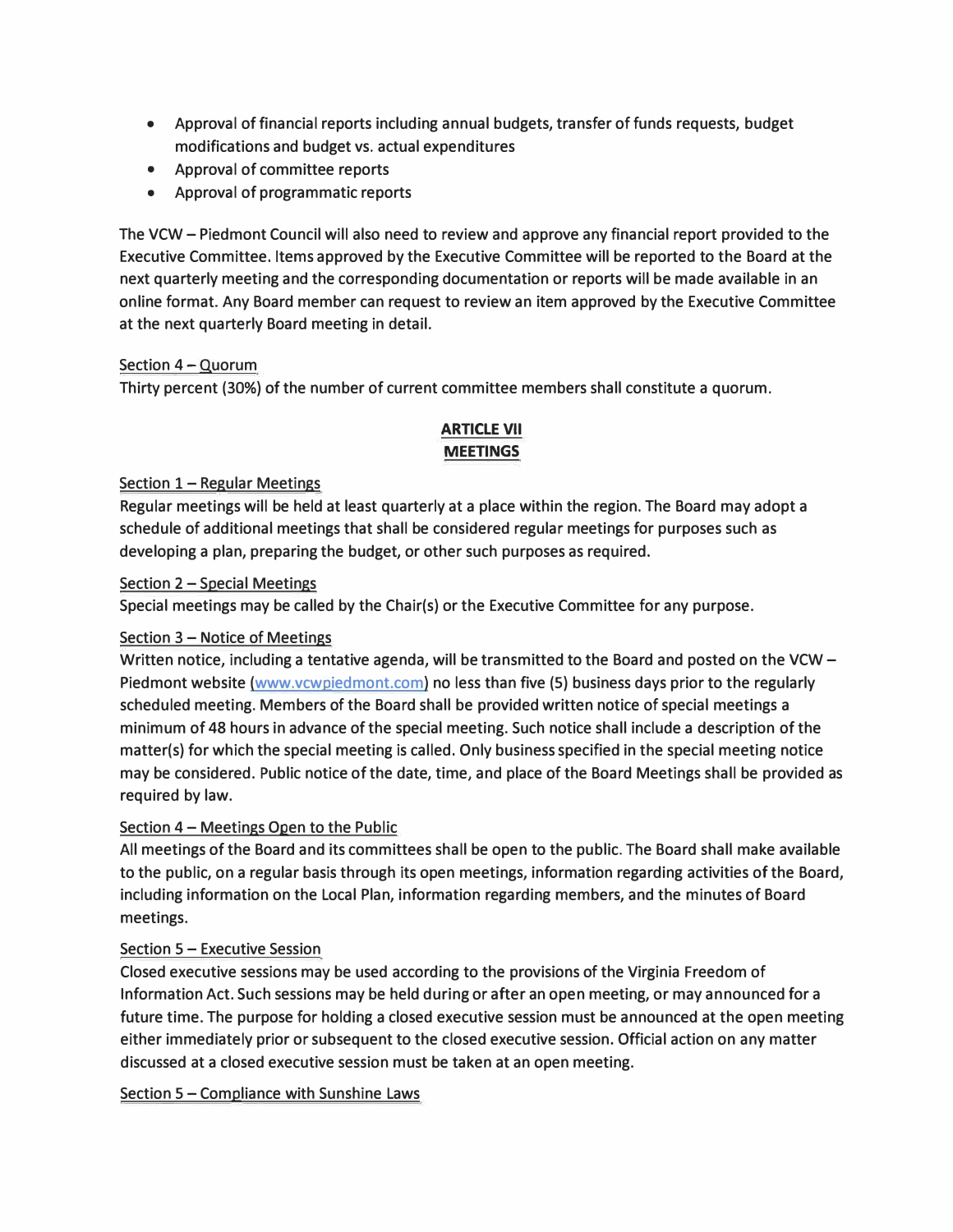**The Board shall comply with all applicable aspects of the Sunshine provision which are outlined in the CLEO-Board Agreement.** 

#### **ARTICLE VIII CONFLICT OF INTEREST AND CONFIDENTIALITY**

**No official or employee of the Board authorized in their official capacity to negotiate, make, accept for approval, or to take part in the negotiating, making accepting or approving any contract or subcontract in connection with the project; shall have directly or indirectly any financial or personal interest in such contract or subcontract. It shall be against the policy of the Board for any employee or volunteer to directly or indirectly, corruptly ask, for themselves or any other person or entity in return for: being influenced in their performance of their job or position; being influenced to commit or aid in committing, or to collude in, or allow, any fraud, or to make opportunity for the commission of any fraud on the Board; being induced to do or admit to any act in violation of their official duties** 

#### **Section 1- Voting and Conflict of Interest**

**Section 107(h) of the WIOA and these Bylaws prohibit a member of the Board from voting on a matter under consideration by the Board when:** 

- **• The matter concerns the provision of services by the member or by an entity that the member represents; or**
- **• The matter would provide direct financial benefit to the member or the immediate family of the member. (For purposes of this policy, immediate family means wife, husband, son, daughter, mother, father, brother, brother-in-law, sister, sister-in-law, son-in-law, daughter-in-law, mother-in-law, father-in-law, aunt, uncle, niece, nephew, grandson, granddaughter, grandparent, stepparent, stepchild, or any person residing in the same household); or**
- **• The matter concerns any other activity determined by the Board to constitute a conflict of interest as specified in the Local Plan.**

# **Section 2 - Appearance of Conflict**

**Members of the Board are expected to avoid unethical behavior in the course of performing their official duties. The Board not only expects its members to avoid impropriety, but also to avoid the appearance of impropriety whether or not any actually exists. Members must avoid the appearance of: using their position for private gain; giving preferential treatment to any person or entity; losing their independence or impartiality in making decisions; acting in any way that might erode public confidence in the integrity of the Board.** 

#### **Section 3 - Confidentiality**

**All information, whether transmitted orally or in writing, that is of such a nature that it is not, at that time, a matter of public record or public knowledge is deemed confidential by the Board. Members shall not disclose confidential information obtained in the course of or by reasons of his/her membership on the Board to any person or entity not directly involved with the business of the Board.** 

- **• No member shall use confidential information obtained in the course of or by reason of his/her membership on the Board in any matter with intent to obtain financial gain for the member, the member's immediate family or any business with which the member is associated.**
- **• No member shall disclose confidential information obtained in the course of or by reason of his/her membership on the Board in any manner with the intent to obtain financial gain for any other person.**